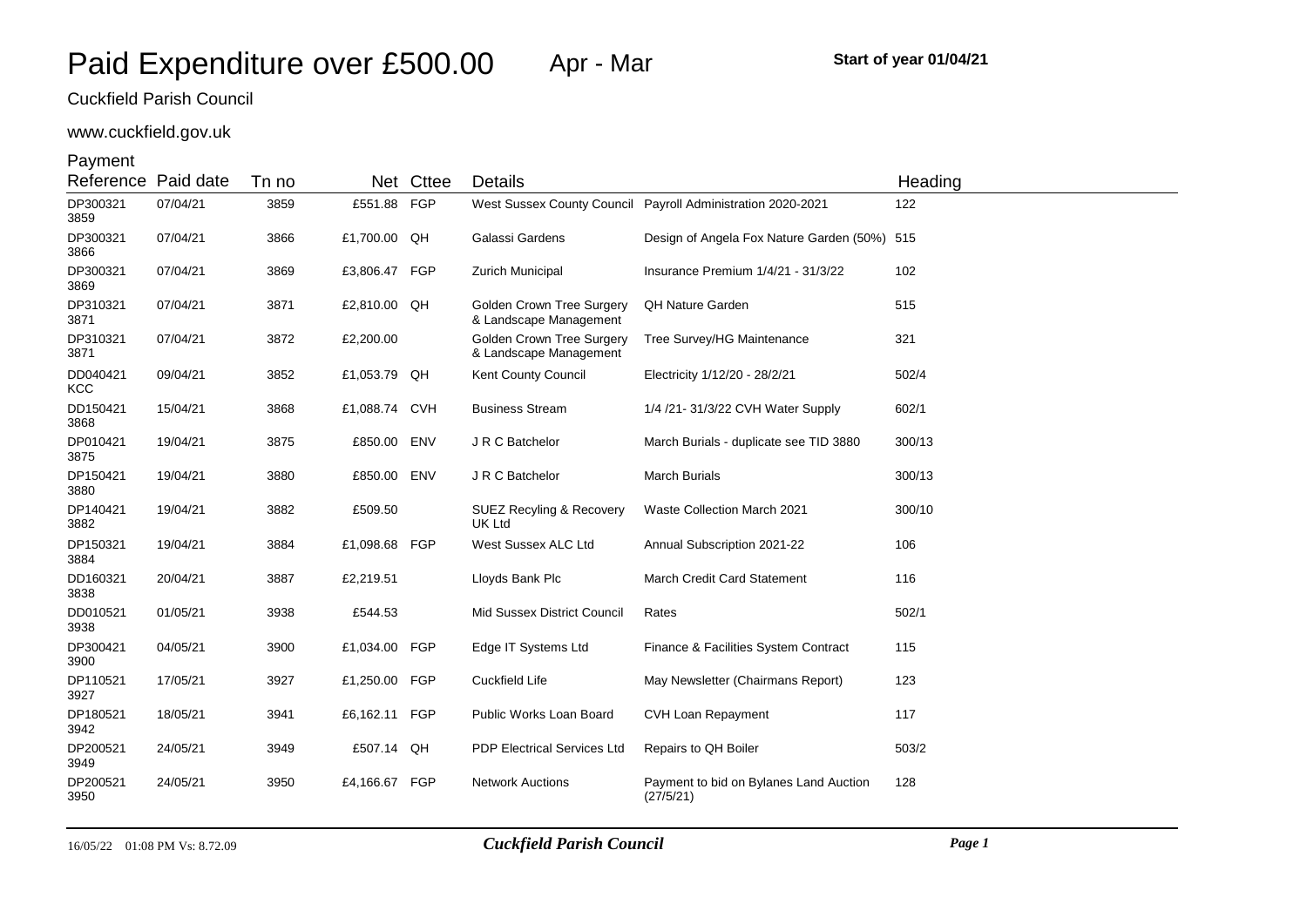# www.cuckfield.gov.uk

| Reference Paid date |          | Tn no | Net           | Cttee | Details                                                    |                                                    | Heading |
|---------------------|----------|-------|---------------|-------|------------------------------------------------------------|----------------------------------------------------|---------|
| DD010621<br>3968    | 01/06/21 | 3968  | £548.00       |       | Mid Sussex District Council                                | Rates                                              | 502/1   |
| DP240521<br>3954    | 08/06/21 | 3954  | £3,999.84     | R&T   | West Sussex County Council Street Lighting                 |                                                    | 701     |
| DP240521<br>3955    | 08/06/21 | 3955  | £2,097.17     |       | P & S Gallagher                                            | 2020-2021 Cemetery Management                      | 300/12  |
| DP250521<br>3956    | 08/06/21 | 3956  | £2,500.00 QH  |       | Fox, Robert                                                | Annual Lease Payment for Nature Garden             | 504     |
| DP010621<br>3960    | 08/06/21 | 3960  | £900.00       | ENV   | J R C Batchelor                                            | May Burials                                        | 300/13  |
| DP070621<br>3981    | 14/06/21 | 3981  | £648.00       | FGP   | Stafford, Juliana                                          | April-May AC Cover                                 | 135     |
| DP070621<br>3982    | 14/06/21 | 3982  | £1,652.70     | FGP   | Cuckfield Playgroup                                        | April- July 2021 Grant                             | 110     |
| DP100621<br>3987    | 14/06/21 | 3987  | £3,648.96 QH  |       | Golden Crown Tree Surgery<br>& Landscape Management        | <b>QH Nature Garden</b>                            | 515     |
| DP100621<br>3990    | 14/06/21 | 3990  | £4,790.00 QH  |       | Galassi Gardens                                            | Planting for Phase 1 AFNG                          | 515     |
| DP020721<br>4014    | 02/07/21 | 4014  | £1,050.00 FGP |       | Built By Buffalo Ltd                                       | Website Improvements                               | 130     |
| DP020721<br>4010    | 07/07/21 | 4010  | £3,312.40     | Plann | <b>Tony Fullwood</b>                                       | <b>MSDC Site Allocations DPD Support</b>           | 900/1   |
| DP080721<br>4033    | 08/07/21 | 4033  | £1,242.21     | ENV   | <b>Business Stream</b>                                     | Allotments Water Courtmead Road                    | 301/1   |
| DP070721<br>4030    | 15/07/21 | 4030  | £1,376.00     | FGP   | <b>SLCC</b>                                                | <b>Community Governance Course</b>                 | 112     |
| DP090721<br>4035    | 15/07/21 | 4035  | £2,130.37 QH  |       | <b>Golden Crown Tree Surgery</b><br>& Landscape Management | Steps installed at QH Garden - 50% deposit 515     |         |
| DD200721<br>4021    | 23/07/21 | 4021  | £892.73 QH    |       | Kent County Council                                        | Electricity 1/3 - 31/5/21                          | 502/4   |
| DP200721<br>4038    | 26/07/21 | 4038  | £1,250.06     | QH    | Golden Crown Tree Surgery<br>& Landscape Management        | 18 Willow Panels for QH Garden                     | 515     |
| DP220721<br>4045    | 26/07/21 | 4045  | £2,130.37     | QH    | <b>Golden Crown Tree Surgery</b><br>& Landscape Management | Balance due for Gabion Steps in Nature<br>Garden   | 515     |
| DP220721<br>4046    | 26/07/21 | 4046  | £4,016.96     | QH    | <b>Golden Crown Tree Surgery</b><br>& Landscape Management | Nature Garden Pathways, Top Soil &<br>Fence Repair | 515     |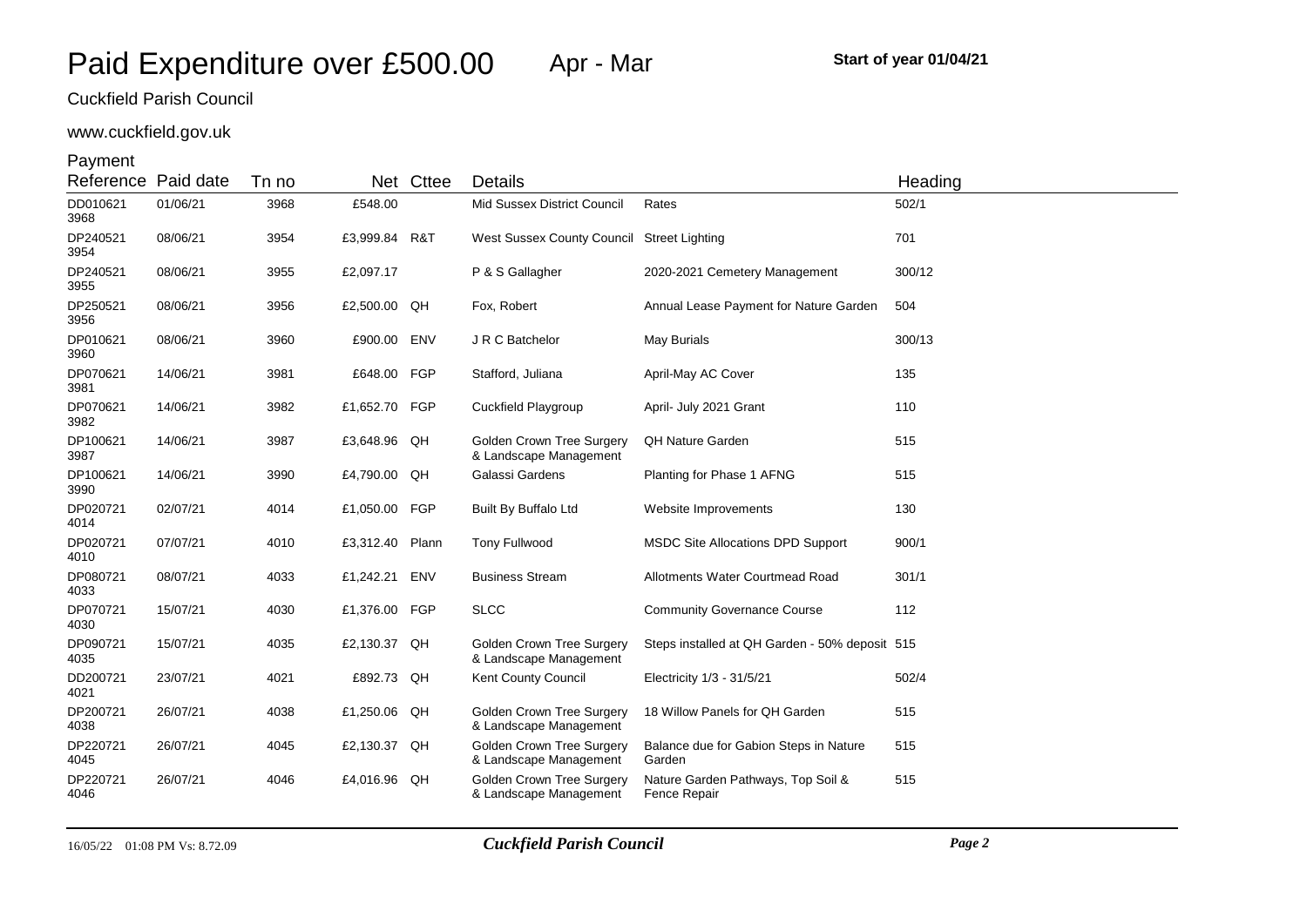# www.cuckfield.gov.uk

| Reference        | Paid date | Tn no |                | Net Cttee | Details                                      |                                                                      | Heading |
|------------------|-----------|-------|----------------|-----------|----------------------------------------------|----------------------------------------------------------------------|---------|
| DP270721<br>4057 | 02/08/21  | 4057  | £550.49 ENV    |           | <b>Cuckfield Garden Machinery</b>            | Repairs to Ride On Mower at Churchyard                               | 300/7   |
| DP050821<br>4048 | 09/08/21  | 4048  | £2,053.45 QH   |           | Galassi Gardens                              | Planting for Phase 1 AFNG (Balance Due)                              | 515     |
| DP300721<br>4063 | 10/08/21  | 4063  | £85,000.00 FGP |           | <b>CCLA</b>                                  | <b>Investment Portfolio Deposit</b>                                  | 190     |
| DD160721<br>4032 | 16/08/21  | 4070  | £1,884.43      |           | Lloyds Bank Plc                              | July Credit Card Statement                                           | 116     |
| DP190821<br>4081 | 23/08/21  | 4081  | £921.00 FGP    |           | Stafford, Juliana                            | Admin Support May - July 2021                                        | 135     |
| DP190821<br>4086 | 23/08/21  | 4086  | £1,293.60 ENV  |           | Independent Memorial<br>Inspection           | Relettering on War Memorial                                          | 300/17  |
| DP260821<br>4089 | 27/08/21  | 4089  | £2,342.99 ENV  |           | <b>Blachere Illumination UK Ltd</b>          | Christmas Lights 2021                                                | 310     |
| DP260821<br>4092 | 27/08/21  | 4092  | £645.00 ENV    |           | South East Water                             | Water Installation at HG                                             | 820     |
| DP100921<br>4114 | 13/09/21  | 4114  | £1,233.00 ENV  |           | South East Water                             | <b>HG Water Installation</b>                                         | 820     |
| DP170921<br>4115 | 24/09/21  | 4115  | £900.00 ENV    |           | J R C Batchelor                              | <b>August Burials</b>                                                | 300/13  |
| DP220921<br>4132 | 24/09/21  | 4132  | £2,740.75 ENV  |           | <b>Hobarts Paving Company</b>                | Final Payment for Churchyard Pathways                                | 300/6   |
| DP220921<br>4135 | 24/09/21  | 4135  | £1,000.00 ENV  |           | Arbor Walk (Cuckfield)<br>Management Company | Contribution to replacement pathway at HG<br>(vdL Landscape Designs) | 820     |
| DP300921<br>4139 | 04/10/21  | 4139  | £2,304.88 CVH  |           | Peter Liddell                                | CVH Redevelopment Planning for Parking<br>Spaces                     | 605     |
| DP300921<br>4141 | 04/10/21  | 4141  | £800.00 FGP    |           | Moore Stephens                               | External Audit 2020/21                                               | 107     |
| DP300921<br>4143 | 04/10/21  | 4143  | £558.60 ENV    |           | <b>Phoenix Signs</b>                         | <b>Twitten Signs</b>                                                 | 302     |
| DP041021<br>4133 | 11/10/21  | 4133  | £1,166.68 ENV  |           | <b>Blachere Illumination UK Ltd</b>          | Christmas Lights Installation                                        | 310     |
| DP061021<br>4159 | 11/10/21  | 4159  | £676.00 ENV    |           | Screwed & Glued                              | <b>Repairs to Bus Shelter</b>                                        | 302     |
| DP061021<br>4162 | 11/10/21  | 4162  | £1,700.00 ENV  |           | J R C Batchelor                              | <b>Burials September</b>                                             | 300/13  |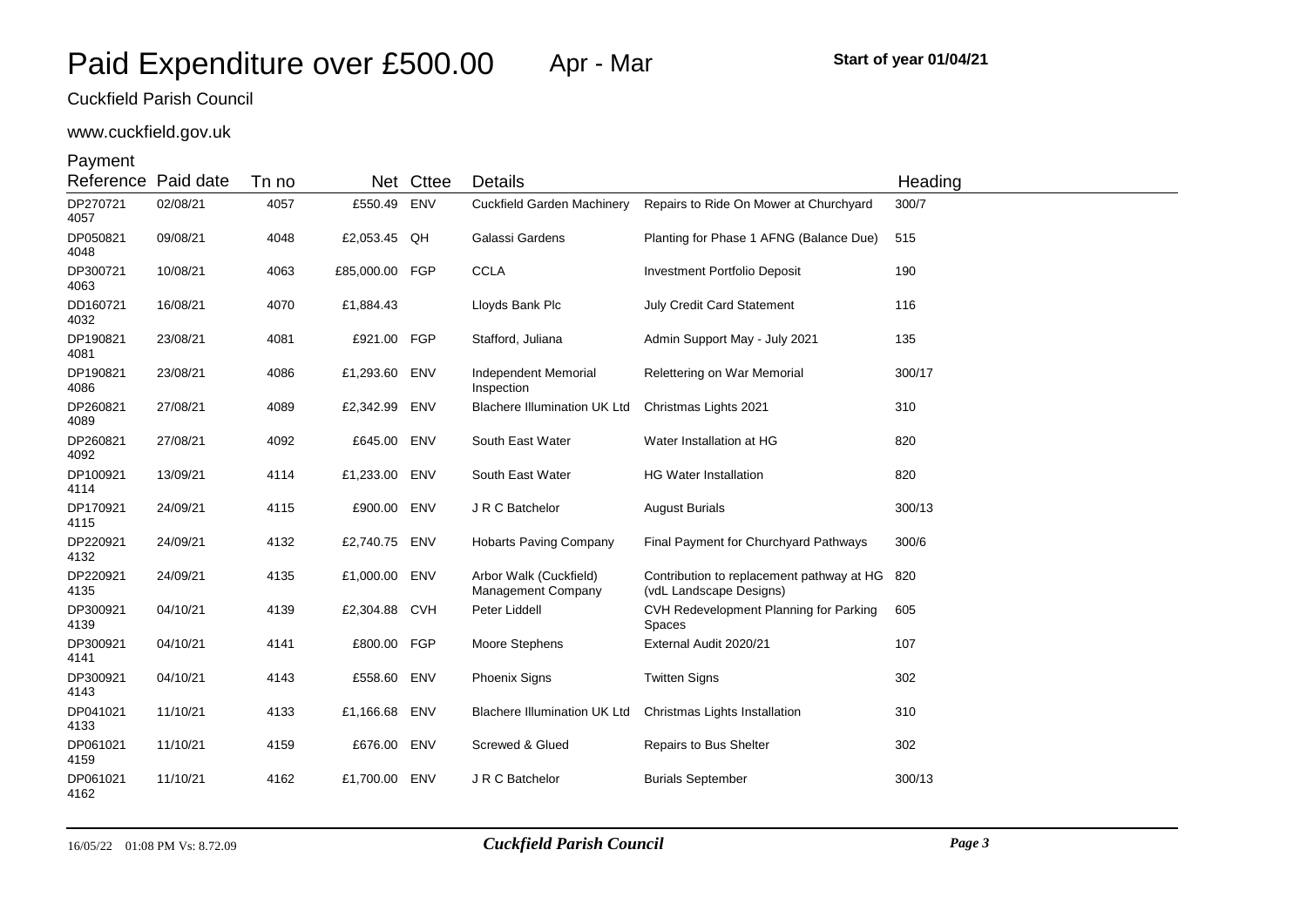## www.cuckfield.gov.uk

| Reference Paid date |          | Tn no | Net           | Cttee | Details                                                    |                                                      | Heading |
|---------------------|----------|-------|---------------|-------|------------------------------------------------------------|------------------------------------------------------|---------|
| DD081021<br>4131    | 14/10/21 | 4131  | £536.75 QH    |       | Kent County Council                                        | QH Electricity 1/6 - 31/8/21                         | 502/4   |
| DD181021<br>4158    | 18/10/21 | 4158  | £583.00       |       | Lloyds Bank Plc                                            | September Credit Card Statement                      | 116     |
| DP151021<br>4174    | 18/10/21 | 4174  | £1,999.20 FGP |       | Cuckfield Playgroup                                        | <b>Winter Term Grant</b>                             | 110     |
| DP191021<br>4181    | 25/10/21 | 4181  | £565.00 ENV   |       | Humber Estate Management                                   | Horsefield Green Cut                                 | 810     |
| DP191021<br>4182    | 25/10/21 | 4182  | £1,691.00 ENV |       | <b>Hobarts Paving Company</b>                              | Relevelling of paving slabs beneath the<br>lychgates | 300/6   |
| DP271021<br>4191    | 08/11/21 | 4191  | £1,200.00 R&T |       | Mid Sussex District Council                                | <b>Parking Discs</b>                                 | 702     |
| DP011121<br>4199    | 08/11/21 | 4199  | £3,328.00 QH  |       | Abacus Stage Tech                                          | <b>QH Stage Curtains</b>                             | 503/8   |
| DP021121<br>4204    | 08/11/21 | 4204  | £682.50 CVH   |       | Peter Liddell                                              | <b>CVH Redevelopment Plans</b>                       | 605     |
| DP121121<br>4218    | 15/11/21 | 4218  | £920.00 FGP   |       | Team Rubicon                                               | Skate Park Event 26/9/21                             | 114     |
| DD161121<br>4158    | 16/11/21 | 4209  | £769.84       |       | Lloyds Bank Plc                                            | October Credit Card Statement                        | 116     |
| DD18112021<br>4187  | 18/11/21 | 4187  | £6,162.11 FGP |       | Public Works Loan Board                                    | <b>CVH Loan Repayment</b>                            | 117     |
| DP171121<br>4219    | 22/11/21 | 4219  | £1,881.60 ENV |       | <b>Mascot Roofing</b>                                      | Repairs to Lychgate Roof                             | 300/19  |
| DP241121<br>4227    | 30/11/21 | 4227  | £820.00       |       | <b>Wallis Plumbing</b>                                     | <b>Replacement Water Heaters</b>                     | 503/1   |
| DP291121<br>4230    | 30/11/21 | 4230  | £919.98 ENV   |       | <b>Blachere Illumination UK Ltd</b>                        | Christmas Light Removal and Storage                  | 310     |
| DP061221<br>4241    | 09/12/21 | 4241  | £950.00 ENV   |       | J R C Batchelor                                            | November 2021 Burials                                | 300/13  |
| DP081221<br>4247    | 09/12/21 | 4247  | £3,380.36 QH  |       | <b>Golden Crown Tree Surgery</b><br>& Landscape Management | Replacement Decking in Queeh's Hall<br>Garden        | 504     |
| DD161221<br>4246    | 16/12/21 | 4246  | £1,129.93     |       | Lloyds Bank Plc                                            | November Credit Card Statement                       | 116     |
| DD191221<br>4245    | 20/12/21 | 4245  | £733.54 FGP   |       | <b>British Telecom</b>                                     | Final Bill Queen's Hall                              | 109     |